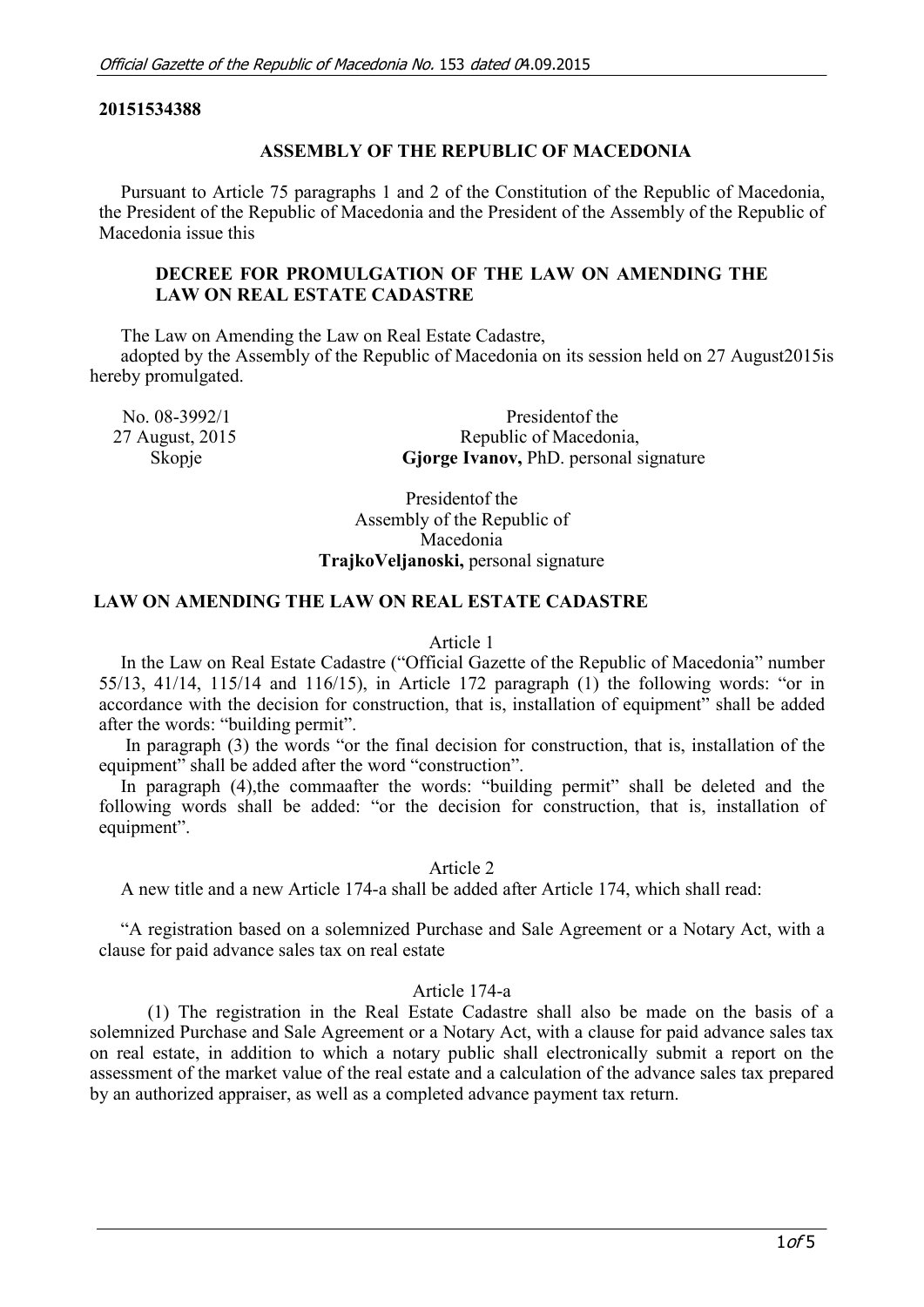(2) The legal bases referred to in paragraph (1) of this Article together with the appendices, shall electronically be submitted by the Agency to the competent local self-government unit within a period of one working day after the registration in the Real Estate Cadastre."

## Article 3

Article 246 shall be amended and shall read:

"(1) A fine in the amount of 2,500 euros in MKD counter value shall be imposed for a misdemeanor to the legal entity, that is, to the sole proprietor, if:

1) it removes, damages, destroys or moves a point from the geodetic reference network referred to in Article 49 paragraph (1) of this Law or if it does not report every destruction, damage or unauthorized move to the Agency within a period of 15 days after the date of its detection, in accordance with paragraph (2) of the same article;

2) it fails to notify the Agency about the performance of construction or other works that can damage, destroy or move the points from the geodetic reference network referred to in Article (50) paragraph (1) of this Law within the prescribed deadline;

3) it fails to submit to the Agency an application for registration of the change in the Real Estate Cadastre within the prescribed deadline, in accordance with Article 202 of this Law;

4) it produces cartographic products without prior authorization issued by the Agency in accordance with Article 99 paragraph (2) of this Law and

5) it puts cartographic products into use without the consent of the Agency in accordance with Article 101 of this Law.

(2) A fine in the amount of 30% of the measured fine for a legal entity, that is, a sole proprietor, shall also be imposed for the misdemeanor referred to in paragraph (1) of this Article on the responsible person in the legal entity, that is, the sole proprietor.

(3) A fine in the amount of 250 to 325 euros in MKD counter value shall be imposed on the natural person for the misdemeanors referred to in paragraph (1) of this Article.

(4) A fine in the amount of 20,000 euros in MKD counter value shall be imposed for a misdemeanor on the legal entity, that is, the sole proprietor as a right-holder, or as a holder of the infrastructure facility if it fails to submit applications for registration/recording of the infrastructure facilities within the deadline prescribed in Article 57 of this Law.

(5) A fine in the amount of 30% of the measured fine for a legal entity, that is, a sole proprietor, shall also be imposed for the misdemeanor referred to in paragraph (4) of this Article on the responsible person in the legal entity, that is, the sole proprietor.

## Article 4

Article 246-a shall be amended and shall read:

"(1) A fine in the amount of 5,000 euros in MKD counter value shall be imposed on the authorized legal entity that technically conducts the exam referred to in Article 108-d of this Law, if it does not record it, broadcast it live on the website of the Agency and post the recording of the overall exam on the website of the Agency.

(2) A fine in the amount of 500 to 800 euros in MKD counter value shall be imposed on the authorized representative referred to in Article 108-d paragraph (5) of this Law if it acts contrary to Article 108-e paragraph (9) of this Law.

(3) A fine in the amount of 5,000 euros in MKD counter value shall be imposed on the authorized institution conducting the exam referred to in Article 108-d of this Law if it does not terminate the exam in accordance with Article 108-e paragraphs (5) and (6) of this Law.

(4) A fine in the amount of 1,000 to 1,300 euros in MKD counter value shall be imposed on the Director of the Agency if he does not adopt the decision within the deadline referred to in Article 108-k paragraph (9) of this Law."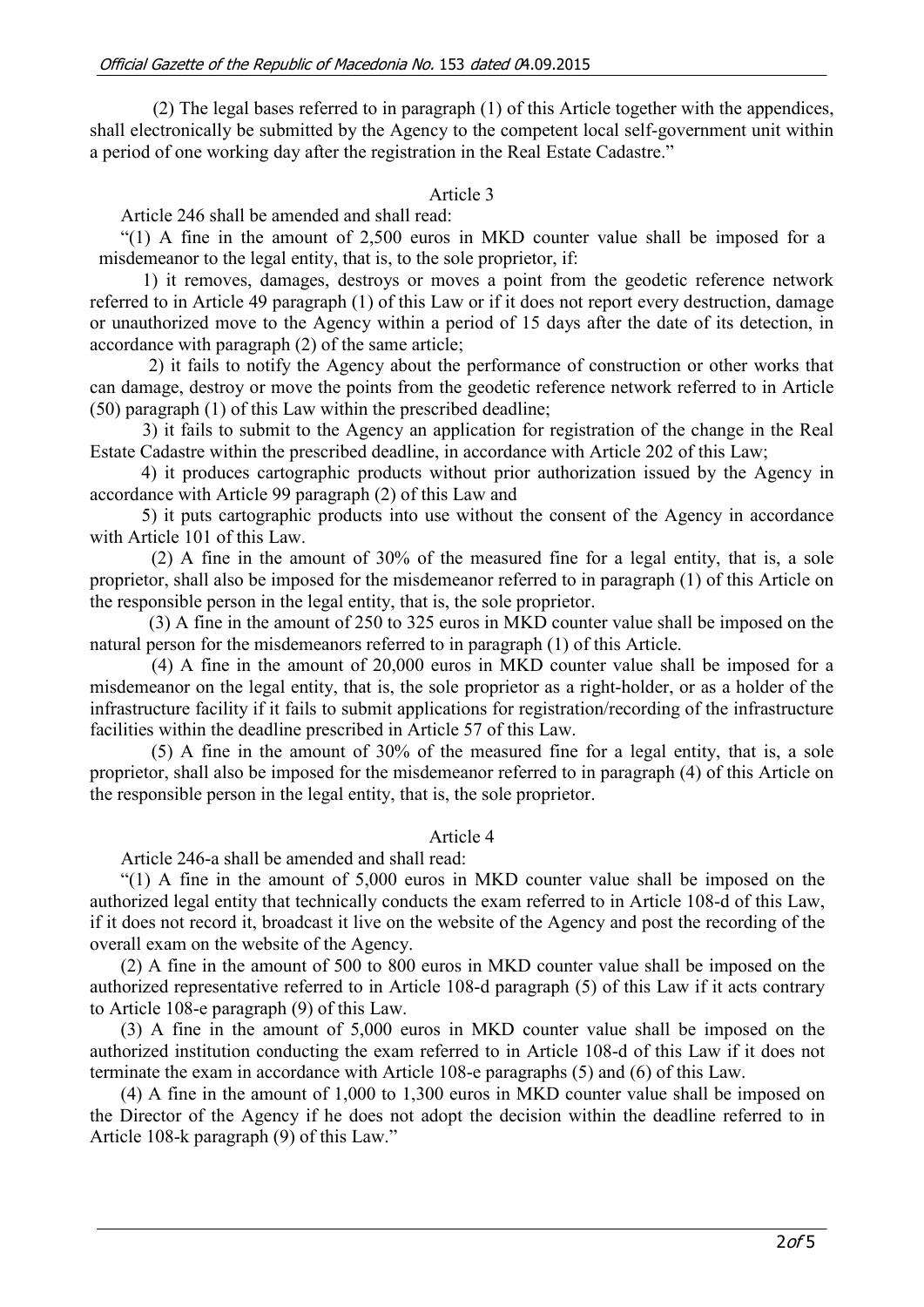# Article 5

Article 247 shall be amended and shall read:

 $(1)$  A fine in the amount of 1,500 to 2,500 euros in MKD counter value shall be imposed on the authorized surveyor employed by a sole proprietor – authorized surveyor or by a trade company for geodetic works if the authorized surveyor fails to act in accordance with the provisions of Article 110 of this Law, and:

1) if he does not perform the geodetic works in accordance with the provisions of this Law and the regulations adopted on the basis thereof, and in accordance with the rules and standards of the geodetic profession;

2) if he does not sign every geodetic report prepared in writing with his personal signature, and if he does not sign the geodetic reports prepared in electronic form with a valid certificate issued by an authorized issuer;

3) ifhe does not use a licensed softwarewhen preparing the geodetic report;

4) if he does not use the data from the Real Estate Cadastre and if he does not use them solely for the purpose for which they were issued;

5) if he does not apply for the renewal of the license within the deadline specified in Article 109 paragraph (3) of this Law;

6) if he prepares geodetic reports without a previously conducted on site survey and inspection of the real estate and

7) if he does not attend a continuous training in the field of geodetic works.

"(2) A fine in the amount of 1,500 to 2,500 euros in MKD counter value shall be imposed on the authorized surveyor who is not employed by a sole proprietor- authorized surveyor or by a trade company for geodetic works, however performs geodetic works for a sole proprietorauthorized surveyor, that is, a trade company for geodetic works (Article 110 paragraph (2))."

## Article 6

Article 248 shall be amended and shall read:

"(1) A fine in the amount of 4,000 euros in MKD counter value shall be imposed on the trade company for geodetic works, that is, the sole proprietor – authorized surveyor, if::

1) their employed authorized surveyors do not attend a continuous training in the field of geodetic works (Article 110 paragraph (1) indent 7);

2) the title contains the word "cadastre" and does not meet the necessary requirements for premises and equipment (Article 118 paragraph (2));

3) the requests of the parties are not registered in the log book and if the log book is not kept in accordance with the regulations on archive material and archiving (Article 126) and

4) the Tariff List referred to in Article 125 of this Law is not placed in a prominent place in their headquarters, as well as in their subsidiary if there is one.

(2) A fine in the amount of 30% of the measured fine for a legal entity, that is, a sole proprietor, shall also be imposed for the misdemeanor referred to in paragraph (1) of this Article on the responsible person in the legal entity, that is, the sole proprietor.

## Article 7

Article 249 shall be amended and shall read:

"(1) A fine in the amount of 8,000 euros in MKD counter value shall be imposed for a misdemeanor on the trade company for geodetic works, that is, the sole proprietor- authorized surveyor, if:

1) it is not registered in the Trade Register with a predominant activity of performance of geodetic works (Article 104 paragraph (1) indent 1);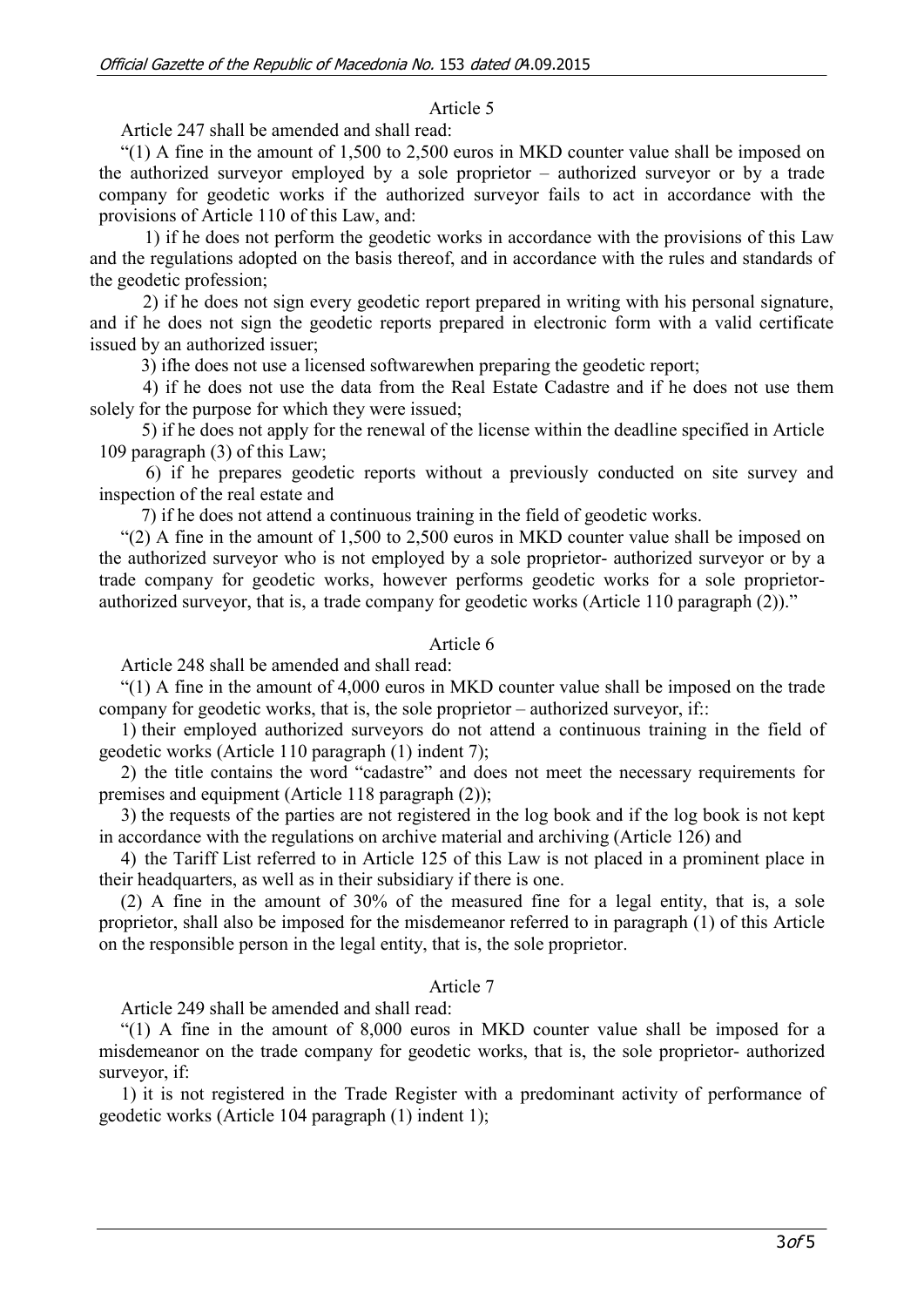2) it does not provide an uninterrupted performance of the works, if it does not provide the necessary conditions for working and determination of the actual situation and if it does not provide all the necessary documents and data for inspection in accordance with Article 243 paragraph (1) of this Law;

3) it does not eliminate the identified irregularities within a period of 15 working days (Article 243 paragraph(3)) of this Law;

4) it does not perform the geodetic works in accordance with the provisions of this Law and the regulations adopted on the basis thereof, and in accordance with the rules and standards of the geodetic profession (Article 121 indent 1);

5) it committed an irregularity in respect of the obligation for insurance against damages referred to in Article 117 of this Law;

6) it does not meet the requirements referred to in the articles, Article 104 paragraph (1) indent 2 and Article 120 of this Law, regarding employees;

7) it committed an irregularity in respect of the obligation for using a licensed software referred to in Article 104 paragraph (1) indent 4 of this Law;

8) it violated the provision of Article 25 paragraphs (2) and (3) of this Law in respect of a conflict of interests;

9) it violated the provision of Article 124 paragraph 3 in respect of the obligation to connect with the Agency by electronic means;

10) it prepares geodetic reports without a previously conducted on site survey and inspection of the real estate (Article 110 paragraph (1) indent (6);

11) it does not use the data from the Real Estate Cadastre and if it does not use them solely for the purpose for which they were issued (Article 124 paragraph (1) and paragraph (2));

12) it charges a fee for the geodetic works that is not in accordance with Article 125 of this Law;

13) it receives parties and issues data from the performed geodetic works outside the headquarters of the sole proprietor- authorized surveyor, that is, the trade company for geodetic works (Article 121 indent 3);

14) it does not sign the geodetic report prepared in writing with its personal signature, and if it does not sign the geodetic report prepared in electronic form with a valid certificate issued by an authorized issuer (Article 110 paragraph (1) indent 2) and

15) it violated the provision of Article 110 paragraph (2) of this Law in respect of the obligation for non-performance of geodetic works by a licensed surveyor not employed by it.

(2) A fine in the amount of 30% of the measured fine for a legal entity, that is, a sole proprietor, shall also be imposed for the misdemeanor referred to in paragraph (1) of this Article on the responsible person in the legal entity, that is, the sole proprietor.

## Article 8

In Article 250, paragraph (11) shall be amended and shall read:

"An appeal may be filed against the decision of the misdemeanor commission to the State Commission for Decisions in the Second Instance in the field of inspection supervision and misdemeanor procedure."

A new paragraph (12) shall be added after paragraph (11) that shall read:

"(12) A misdemeanor procedure cannot be initiated for the misdemeanors stipulated in this Law, nor can a misdemeanor procedure be conducted if two years have passed from the day when the misdemeanor was committed."

#### Article 9

In Article 251, paragraph (1) shall be amended and shall read:

"When the authorized official within the Agency determines that a misdemeanor stipulated in this Law has been committed, he shall draft a minutes in which he shall state the important elements of the activity from which the legal mark of the misdemeanor arises, the time, place and